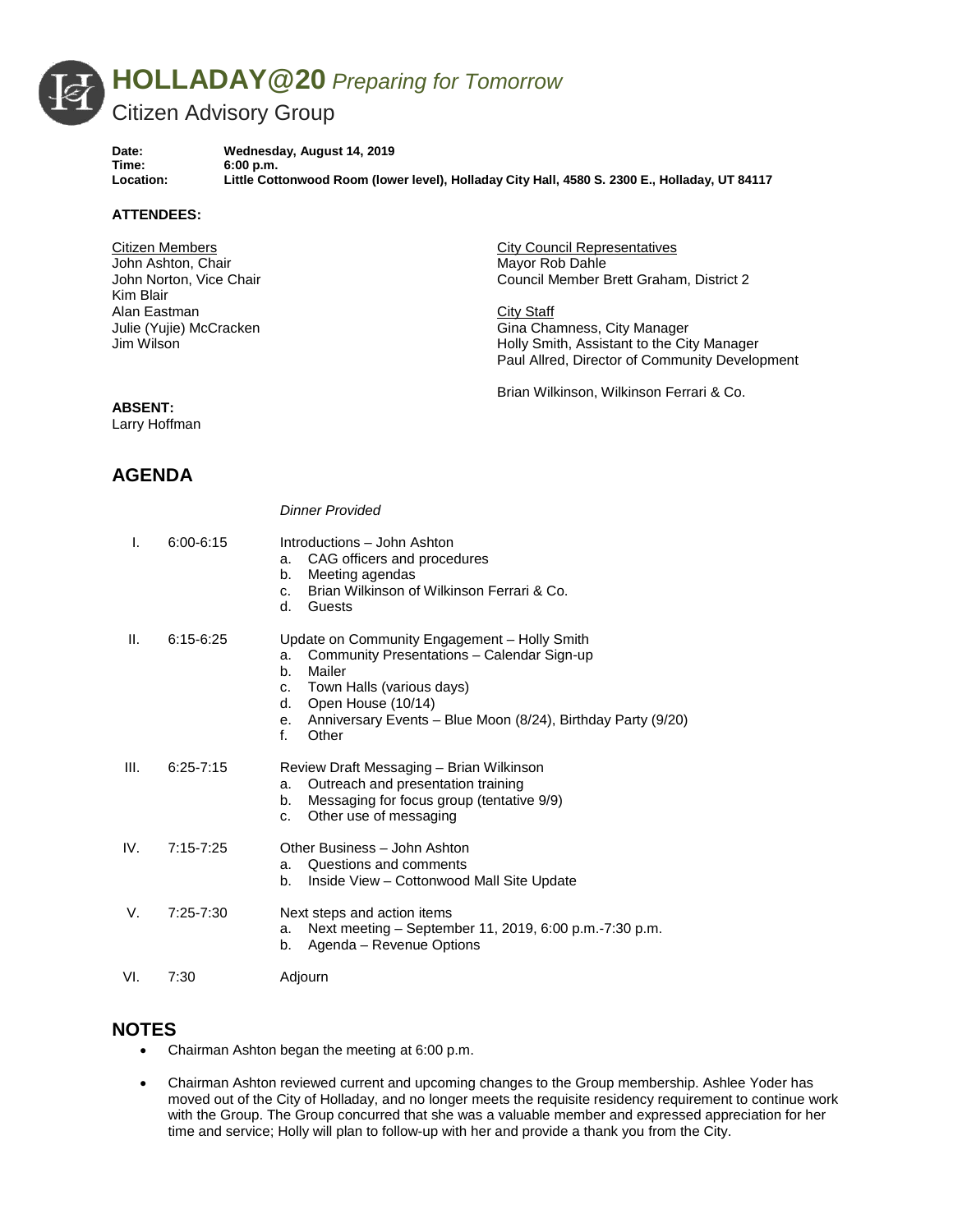Additionally, Councilman Brett Graham is not seeking re-election and his term with the City Council will conclude in January 2020. After that time, Brett will continue serving with the Group as a citizen member. Councilman Paul Fotheringham of District 3 will join the Group in January.

- Chairman Ashton also briefly touched on the primary elections results. One of the candidates, Drew Quinn, was in attendance and was welcomed by the Group. City staff plans to host a Council Candidate Orientation in early September, which will provide all candidates an opportunity to learn more about priority projects and issues facing Holladay. The H@20 process will be one of the agenda items.
- Chairman Ashton and Vice Chairman Norton met with the Group's elected official members and City staff to discuss their roles. The Chairman and Vice Chairman would like to rotate the duty of leading Group meetings, and the Group procedures were updated to reflect this change.
- Chairman Ashton and Vice Chairman Norton also attended the August 1, 2019 City Council meeting. They anticipate more regular attendance at Council meetings in the coming months.
- Holly Smith provided an update on community engagement. A list of potential groups has been compiled for community presentations. Holly will send out a calendar sign-up for members and staff to provide presentations, which will likely begin in October or November. Presentations will be provided by a citizen-City staff team. A direct mailer is planned for delivery in mid-/late-September to every household to notify of the H@20 process, upcoming events, and other ways to learn more and provide feedback. The City Council has expressed an interest in hosting consolidated town halls with the even and odd districts meeting together; dates TBD. The hard launch of the H@20 community engagement will occur at the October 14 Open House. More info to be provided to the Group in the September and October meetings. Lastly, a reminder of the Blue Moon Festival on August 24 and the 20<sup>th</sup> Birthday Party on September 20 was shared.
- Brian Wilkinson of Wilkinson Ferrari & Co. provided a presentation on messaging. The information provided to the Group is meant to be a guide, not a rule book. The four top-level messaging points include:
	- o Holladay@20: Tremendous progress made since 1999; time to prepare and invest for next 20 years.
	- o Loads of small-town charm, but also lot of big city needs; Holladay's "old bones" are failing and must be repaired or replaced.
	- o We're engaging resident to prioritize needs and recommend ways to pay for improvements.<br>
	o It's up to all of us to ensure Holladay's high quality of life continues for our kids and grandkid
	- It's up to all of us to ensure Holladay's high quality of life continues for our kids and grandkids.

The Group provided some feedback, generally as follows:

- o Some needs are less visible than others.<br>
Need to scale needs and what lack of act
- $\circ$  Need to scale needs and what lack of action may be.<br> $\circ$  Need to find a way to understand resident expectation
- $\circ$  Need to find a way to understand resident expectations and vision of the community.<br>
Need to help differentiate a City that works versus a City that you want to live in.
- $\circ$  Need to help differentiate a City that works versus a City that you want to live in.<br> $\circ$  I istening and hearing residents is important
- o Listening and hearing residents is important.<br>
c Community has pride in accomplishments of
- $\circ$  Community has pride in accomplishments of past 20 years.<br>  $\circ$  Need a way to explain the complicated nature of property ta
- Need a way to explain the complicated nature of property taxes and that Holladay only receives 10% of the total property tax bill residents pay. Property tax increases over the past 20 years are the result of other taxing agencies – not Holladay, no tax increase.
- o Highlight what the City has done to address the challenges facing the City, how we've exhausted other options, and why new resources are needed.

Brian would like to schedule smaller sessions with Group members to provide presentation tips. Holly will send out a sign-up soon.

- Chairman Ashton introduced a new standing agenda item "Inside View" which will provide an opportunity for members to gain insight into a City project, program, department, etc. This month's focus is an update on the Cottonwood Mall site. Gina Chamness provided a brief update on the tax increment, which will build on the approved and standing 2018 Agreement to Development the Land. Paul Allred gave an overview of the current redevelopment proposal of the 2007 approved Master Plan.
- The next meeting date was set for September 11, 2019, 6:00 p.m.-7:30 p.m., and the primary agenda item will be revenue options.
- The meeting concluded at approximately 7:35 p.m.